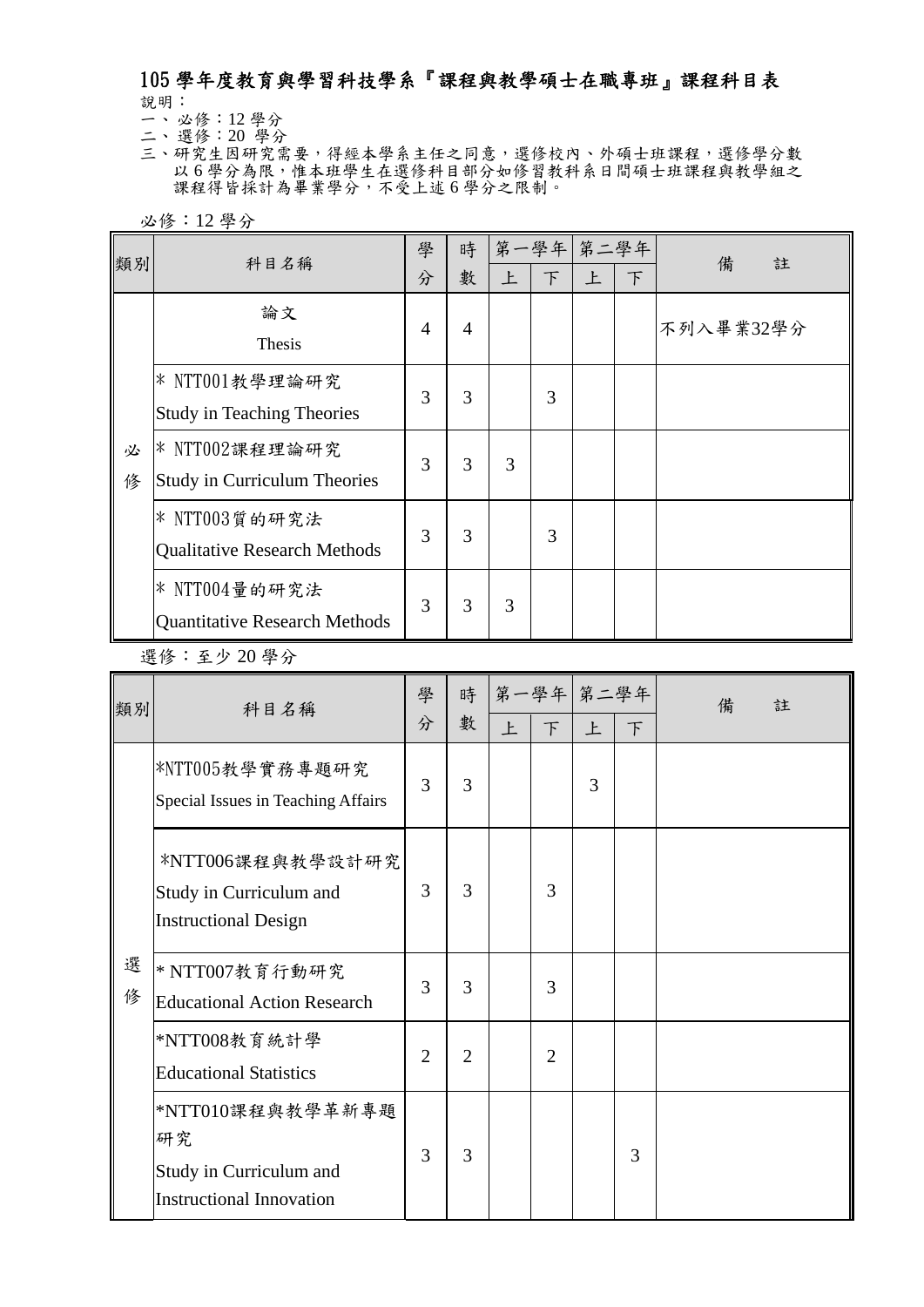| *NTT012 多元評量研究<br><b>Study in Alternative Assessment</b>                                                | 3 | 3 |   |   | 3              |   |  |
|---------------------------------------------------------------------------------------------------------|---|---|---|---|----------------|---|--|
| * NTT013教學技巧與策略研究<br>Study in Teaching Skills and<br>Strategies                                         | 3 | 3 | 3 |   |                |   |  |
| * NTT016多元文化教育研究<br>Study in Multicultural Education                                                    | 3 | 3 |   |   | 3              |   |  |
| * NTT030數位化教學設計與<br>評量研究<br>Study in Digital Instructional<br>Design and Assessment                     | 3 | 3 |   |   | 3              |   |  |
| * NTT020教學媒材製作與應用<br><b>Educational Media Development</b><br>and Application                            | 3 | 3 | 3 |   |                |   |  |
| * NTT021資訊科技與教育研究<br>專題 Seminar on Information<br><b>Technologies and Educational</b><br><b>Studies</b> | 3 | 3 |   |   | $\overline{3}$ | 3 |  |
| *NTT022 新興科技與教學創新<br>New Technologies and<br><b>Innovative Teaching</b>                                 | 3 | 3 |   | 3 |                |   |  |
| *NTT023流行文化與教育<br>Popular Culture and Education                                                         | 3 | 3 |   |   |                | 3 |  |
| NTT025領域教材教法研究<br><b>Advanced Research on Teaching</b><br><b>Materials and Method</b>                   | 3 | 3 |   |   | 3              |   |  |
| *NTT026華德福教育研究<br>Seminar on Waldorf Education                                                          | 3 | 3 |   | 3 |                |   |  |
| NTT027課室觀察研究<br><b>Classroom Observation</b>                                                            | 3 | 3 | 3 |   |                |   |  |